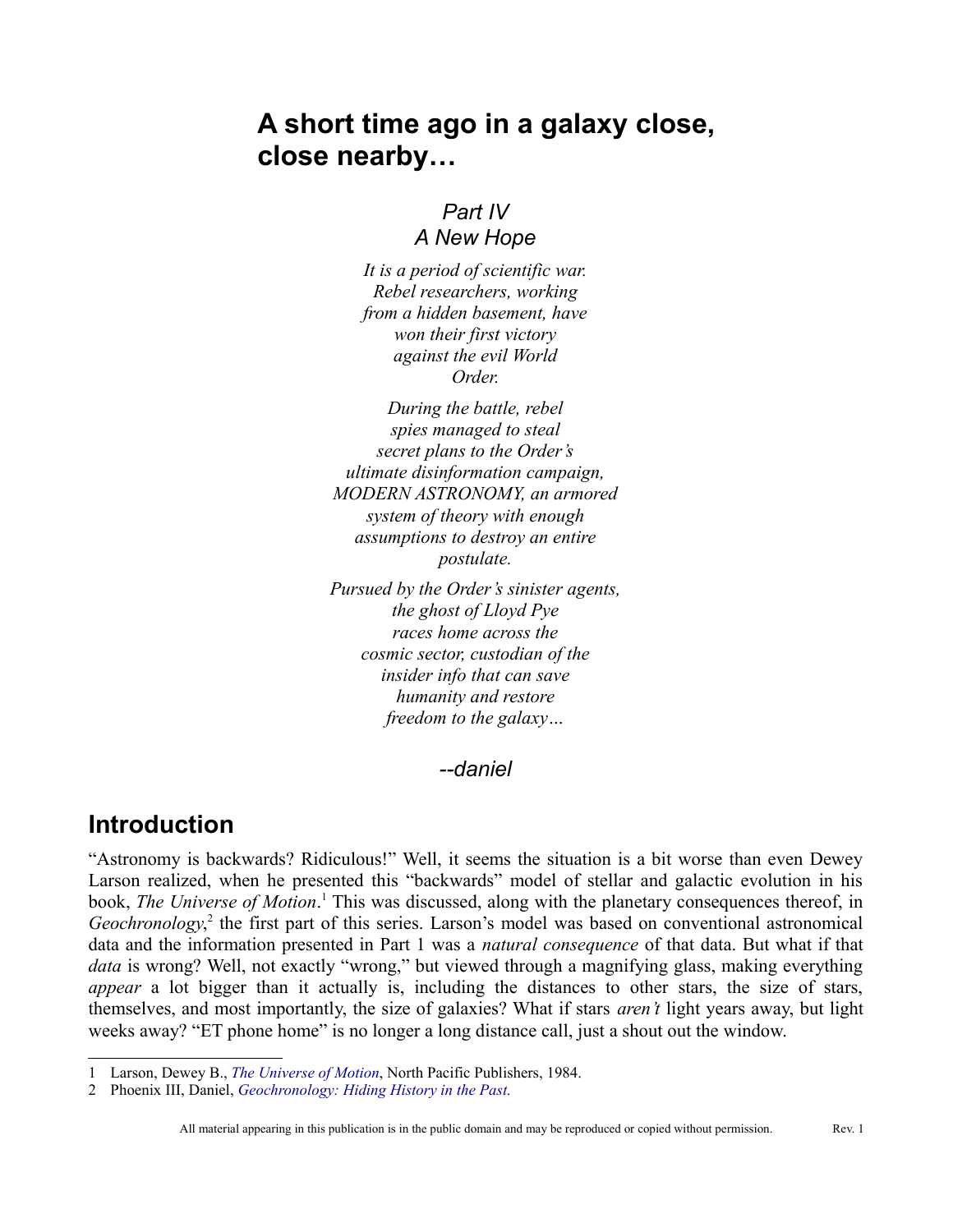This Paper, Part 4 of the *Anthropology Series on the Hidden Origins of Homo Sapiens*, is an analysis of the extra-terrestrial influences that made this planet what it is today. The concept is known as *Intervention Theory* by the late Lloyd Pye,<sup>[3](#page-1-0)</sup> speculating that our world has not only been visited by other species and civilizations, but it was actually *commonplace*—and they appear to have lacked Star Trek's "prime directive" of non-interference—they got their fingers in everything.

The primary objection to Intervention Theory was that habitable star systems were just too rare and distant for all these visitors to be coming to our world, known as *Tiamat*<sup>[4](#page-1-1)</sup> in the ancient texts. But what if that was not the case—what if solar systems were *common* and *close by*, but just overlooked by astronomers and misinterpreted as something else?

An accidental discovery<sup>[5](#page-1-2)</sup> was made by Reciprocal System researchers, while attempting to model the stellar neighborhood using Larson's concepts of *progression* and *scalar motion*. All the equations were checked, entered, the data loaded and the simulation was programmed to show the night sky—but when the results came out, the sky was black—not a single star, except for the points of lights representing the planets. Makes for a very lonely Universe.

No mistakes were found in the program code, but some debugging revealed the reason: all the stars were outside the *gravitational limit* of our sun. The Reciprocal System is based on discrete units of motion (quanta). When a net motion like the pull of gravity drops below *one* natural unit, it becomes zero and disappears—there are no fractional parts.<sup>[6](#page-1-3)</sup> In the RS, the reach of gravity is limited to that distance—and no further. Gravity has *no effect* beyond this "gravitational limit."

Another consequence, documented by both Larson and Prof. KVK Nehru of India, is that a 3-dimensional coordinate system can only exist *within* the gravitational limit. Once you go past it, the *progression*[7](#page-1-4) takes over and the loss of dimension reduces "space" to "equivalent space," a 2-dimensional,  $c<sup>2</sup>$  form of space that is analogous to "hyperspace" in Science Fiction. What made the stars disappear in the simulation was that the progression is a *scalar expansion* at the speed of light and it got that label because the photons were being *carried* by it, so when we measure the speed of light we are actually measuring the speed of the outward progression—the photons *do not move* relative to that progression. The light from the other stars could not cross the progressive void that existed between the gravitational limits of the stars and the simulation determined that stars were out of visible range and did not render them—resulting in the black sky. The planets, being inside the gravitational limit, *did* render as points of light, as did the sun.

Attempts to understand and solve this problem led to the research of the late Behram Katirai's<sup>[8](#page-1-5)</sup> book, *Revolution in Astronomy*. Katirai, along with many amateur astronomers, wondered as to how we can see the light from objects so incredibly distant. To claim that the Andromeda galaxy can be seen with the unaided eye, some 2.5 million light years away, is counter-intuitive. Plain "common sense" says there is something wrong with this picture. We can barely see our own Milk Way galaxy through the light pollution of the sky—can you imagine how bright Andromeda must be, to be able to see it at that distance?

<span id="page-1-0"></span><sup>3</sup> Pye, Lloyd A. Jr., died of lymphoma cancer on December 9, 2013.

<span id="page-1-1"></span><sup>4</sup> *Tiamat*, translation: the place of our love.

<span id="page-1-2"></span><sup>5</sup> See: ["Visibility of Stars and Planets \(Problem\)"](http://forum.rs2theory.org/node/504) topic in the RS2 forum: http://fora.rs2theory.org

<span id="page-1-3"></span><sup>6</sup> In conventional astrophysics, there is no limit to the pull of gravity—it just gets smaller and smaller, all the way out to infinity.

<span id="page-1-4"></span><sup>7</sup> The "progression" is a scalar expansion of space that is actually recognized by conventional astronomy as the "Hubble Expansion."

<span id="page-1-5"></span><sup>8</sup> Katirai, Behram, 1948-2010.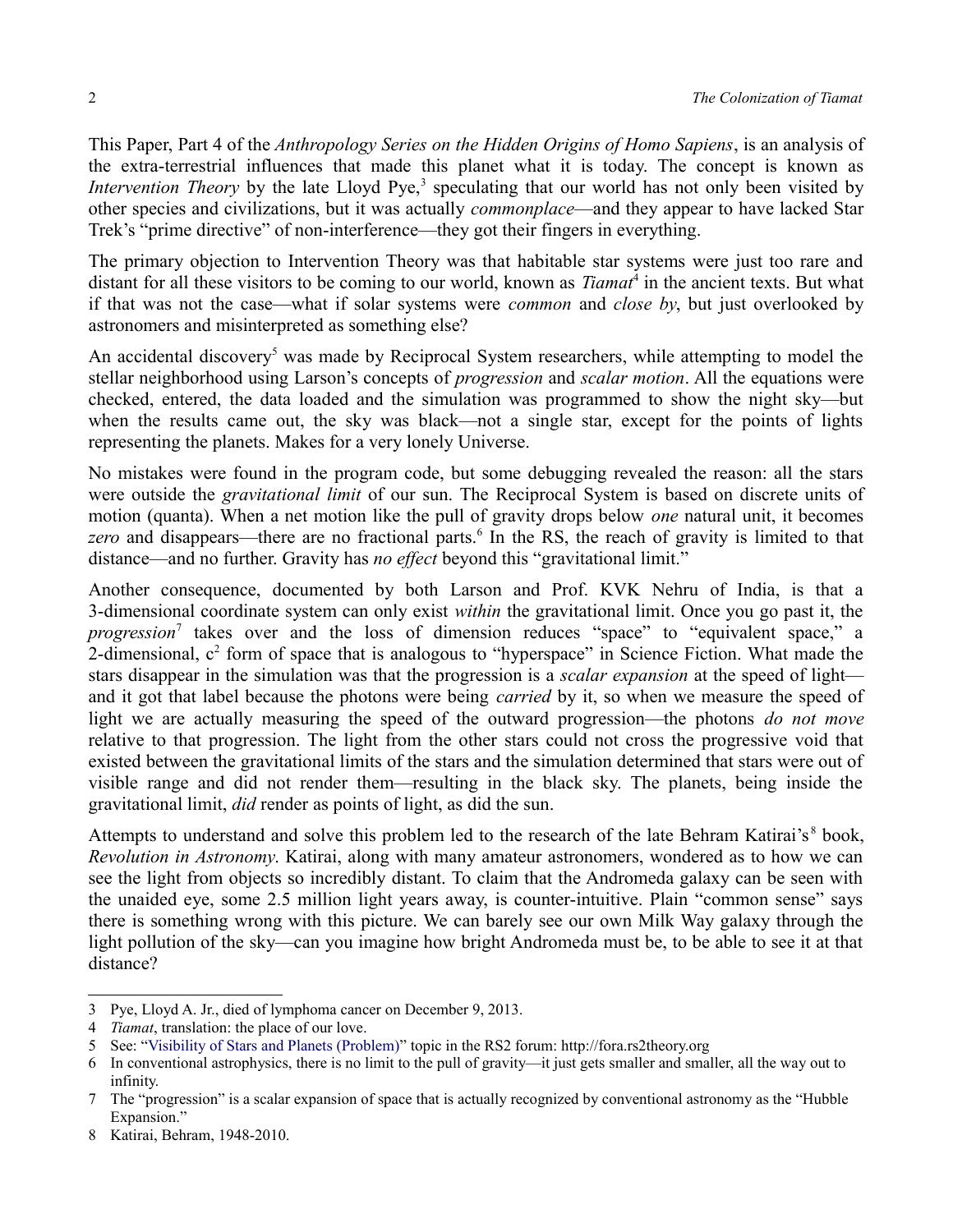Katirai determined *exactly* how far a human being could see, with or without the aid of telescopes. He focused on the Hubble Space Telescope, concluding that its maximum range was a meager 357.14 light years. Recent upgrades, including digital imaging, may have increased that distance 10-fold, but even 3571.4 light years is still far short of *ever* being able to see galaxies that are millions or billions of light years away—that is, unless those galaxies are a LOT closer than we think they are.

That is the conclusion that both Katirai and the recent Reciprocal System research into the gravitational limit of stars has concluded: these "galaxies far, far away" are actually "*solar systems* close, close nearby." And for those of us that remain "uncommitted investigators" and are able to *actually consider* this radically new concept—and the estimated *100 billion* "galaxies," a.k.a. "solar systems" within range of our existing, "3571 light year" telescopes… the implications are staggering.

Larson is not infallible and took a "short cut" in his astronomical research, using the data provided by the astronomers of the 1950s to base is stellar calculations upon, rather than attempting to derive stellar and galactic geometry directly from his physics of motion.<sup>[9](#page-2-0)</sup> Logically, his system works as explained. However, because he leaped from atomic data to stellar data in a single bound, he skipped over some important, intermediary consequences that solve the puzzle of what it is that we actually see in the night sky. Larson's entire theory is based on the concept of *scalar motion*, and funnily enough, his mistake was one of *scale*!

The original problem was this: the Universe is constantly expanding. Gravitation is the inverse of that expansion—compression.<sup>[10](#page-2-1)</sup> This "Hubble Expansion"<sup>[11](#page-2-2)</sup> wants to push everything apart at the speed of light, whereas gravitation wants to pull everything together at the speed of light. In a gravitationallybound system, there is a balance between the outward expansion and the inward compression, giving us our conventional, 3D reference system. Beyond the gravitational limit, the outward expansion wins, hands down. Consider the case of an expanding balloon with spots drawn on it. As the balloon expands, all the spots get further apart from all the others—this is *scalar* motion, a *change in scale*. If you add a spot in between, it still moves away from all the other spots and will never run into one. This is the case with photons and the "space" outside the gravitational limit. They are just new photon "spots" and are moving away from each other *and all the stars*—light cannot cross that void.

The way to fix the problem was to eliminate the expansion zones between stars, which meant reducing the observed distances between stars—considerably. This "begged the question" of why these distances, originally measured through triangulation, were off by so much. The triangulation method was simple enough, measure the angle between the Sun and the star to be measured. Wait 6 months until we were on the opposite side of the sun and take another measurement so you had a triangle with a known distance at the base (2 AU) and two angles to the sides. Later on, "stellar parallax" was used, which is a similar concept that measures change relative to background stars (that are assumed to be stationary and that those stars are actually *behind* the star you are trying to measure). This is how we obtained all our stellar and galactic distances.

But the gravitational limit, a concept unknown to modern astronomy, was not taken into account. Space was assumed to be 3D and homogeneous everywhere, which is actually not the case. Studies into

<span id="page-2-0"></span><sup>9</sup> Larson did use his atomic physics to determine that stellar evolution, and therefore galactic evolution, was backwards because of the nature of the energy generation of stars. His redshift work on quasars and pulsars was also derived from atomic physics, since quasars were not even discovered until the 1960s, some 10 years later.

<span id="page-2-1"></span><sup>10</sup> Gravitation is "inward in space" and because of the reciprocal relation, also "outward in *time*." In the RS, all atomic rotation is "outward in time," and therefore produces an "inward in space" gravitation, directly from its structure.

<span id="page-2-2"></span><sup>11</sup> KVK Nehru, ["The Gravitational Limit and Hubble's Law,](http://reciprocalsystem.org/PDFa/The%20Gravitational%20Limit%20and%20Hubble)" *Reciprocity* 16 № 2 page 11.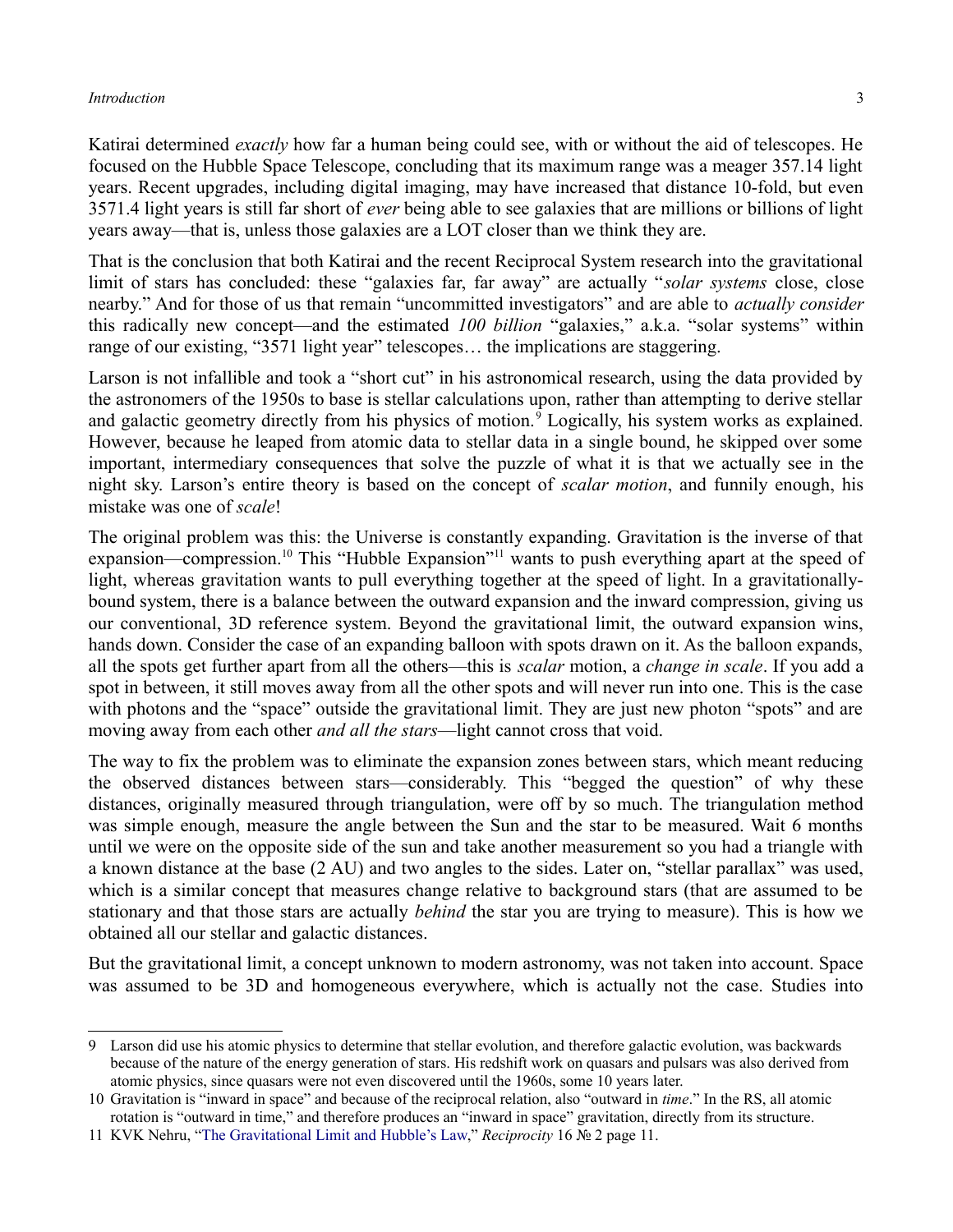globular clusters<sup>[12](#page-3-0)</sup> and galaxies reveal that the system moves like a viscous liquid or hot solid—not objects floating around like gas molecules in a void. All the stars and nebula appear to be bound together, rather tightly. Galaxies appear to have much the same structure and behavior as the resulting whirlpool in your sink, when you pull the plug on the drain.<sup>[13](#page-3-1)</sup>

This observation provides an opportunity to understand the effect of the gravitational limit on what we see. In essence, the 3D region inside the gravitational limit has a structure similar to a clear liquid, whereas the region outside the limit is more like a gas. We now have a simple analogy to understand what is going on: jump in a pond and look up at objects in the air. If you've ever been diving or swimming off a boat, you may be familiar with the problem of the *index of refraction*.



If you approach a boat from underwater, reach out with your hand and try to grab a rung on the ladder on the side of the boat—you miss, because the rung isn't where you see it. When light moves between mediums of different density, it bends—refracts—but your arm does not. The same problem occurs when trying to catch fish with your hands, standing in water. You clearly see the fish, grab for it and miss—because the image of the fish isn't where the fish actually is.

This is exactly what is happening between the 3D "water" space inside the gravitational limit, and the 2D "air" space outside the limit. The stars we see in space aren't where we think they are—the actual object is much closer than we observe it to be, which has led to these miscalculations of distance.



<span id="page-3-0"></span><sup>12</sup> KVK Nehru, ["The Large-Scale Structure of the Physical Universe: The Cosmic Bubbles,](http://reciprocalsystem.org/PDFa/The%20Large-Scale%20Structure%20of%20the%20Physical%20Universe%20(KVK,%20Nehru).pdf)" *Reciprocity* 20 № 2 page 5.

<span id="page-3-1"></span><sup>13</sup> According to a story by Dewey Larson's daughter, Linda, her father came to an understanding of galactic rotation by watching his shaving cream and whiskers spin down into the drain of his bathroom sink, realizing that galactic cores were *consuming* stars—not creating them. (Creation was from globular clusters.)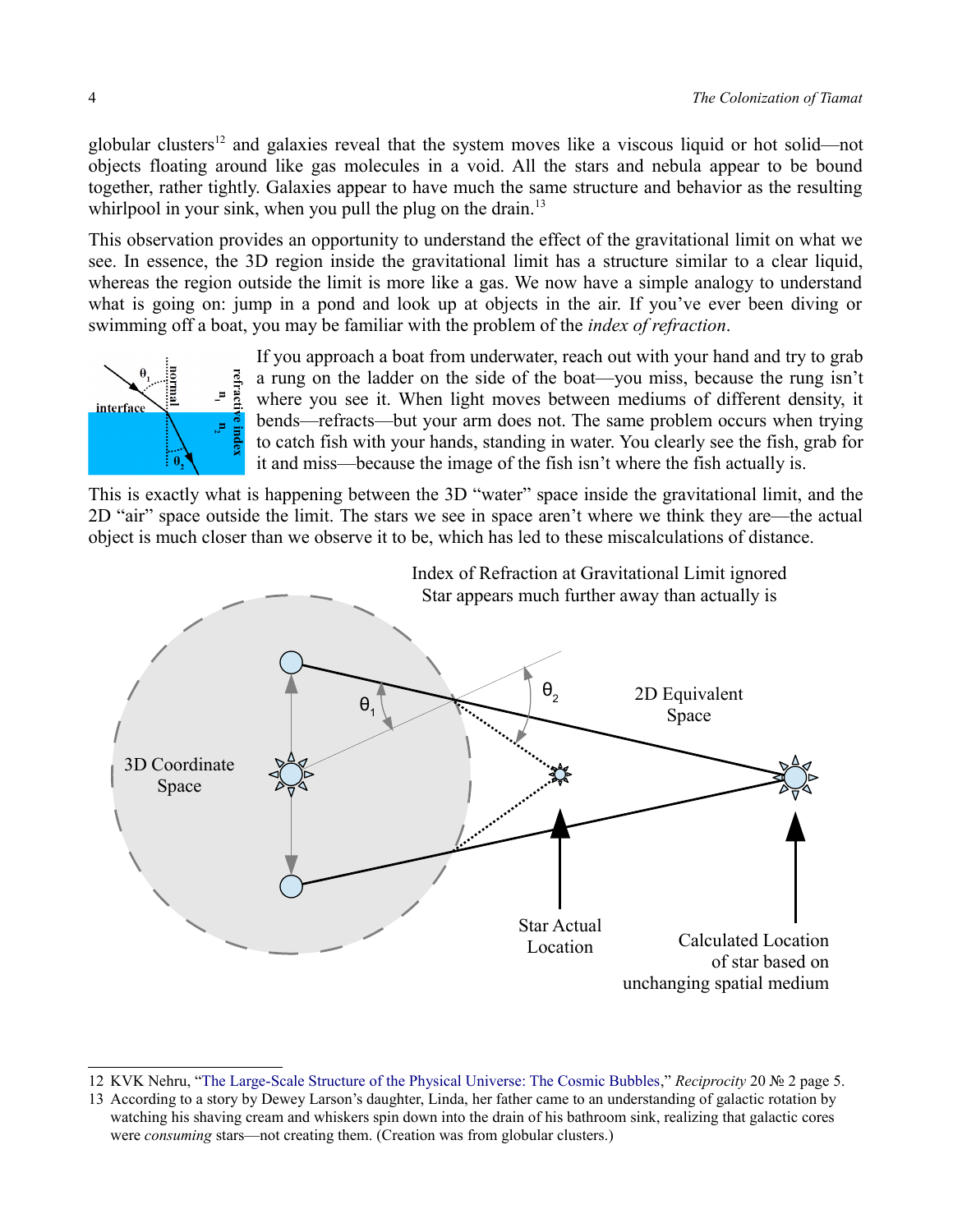### **Astronomy 2.0**



So where does that leave astronomy, if what we've been told is wrong? In essence, astronomers have been looking at the Universe through a fish-eye lens that has been magnifying things out of all proportion. Add that to the backwards evolutionary processes and, well, you can see the trouble this science is in.

But here is what we *do* know: the objects within our solar system have been measured to a reasonable degree of accuracy. In the Reciprocal System, everything works the

same way, so what we see in our solar system is probably typical of other solar systems, as well as both larger and smaller constructs. By that, I mean if you look at our solar system, you find a collection of planets in a roughly planar orbit, asteroid and Kuipner belts, and at a far distance, the Oort cloud forming a sphere of debris around the system. Now compare that to Jupiter—a miniature version of a solar system. Again, you have moons in a roughly planar orbit, ring systems that are "belts," and at a far distance, small asteroids and moonlets orbiting around the planet in a rougly spherical distribution. The Jupiter system is just our solar system in miniature—a scaled-down version.

And this is the situation we find with the observed "stars" and "galaxies." When we scale them down, we find that stars are actually Jupiter-class gas giant *planets*, and "galaxies" are solar systems. As revealed by Hubble photographs, the cores of galaxies appear as *single stars* (sometimes doubles or multiples, mostly single). The encircling cloud of the Milky Way galaxy is just the outer rim of OUR solar system—not an independent object. This is also evidenced by the difficult time astronomers have had, trying to *find* the core of the Milky Way galaxy. Eventually, they decided it was in Sagittarius, Sgr-A, because that spot was lit up a bit more than the rest.

Take a look at this artists conception of our solar system (left), then compare to an actual photo of the Sombrero Galaxy (right):



If you have never seen a picture of the Sombrero galaxy before and some came along and showed you this photo, stating that "the Hubble found a new solar system!" … you'd probably believe it without question, because it *looks* exactly like a solar system—not a galaxy. Bring up your favorite search engine and take a look at the Hubble Space Telescope photographs of galaxies, in all their remarkable detail, then ask yourself, "am I looking at a galaxy, or a newly forming solar system?" Check the details; the "galactic core" looks like a single sun, complete with a defined disk. Asteroid belts are commonplace, along with a lot of dust and debris—what Larson says provides the fuel to power the sun, through atomic fission. (Our sun is older than most of these others, hence it has digested most of the debris that would be found between the planets. Of course, the planets also accumulate dust and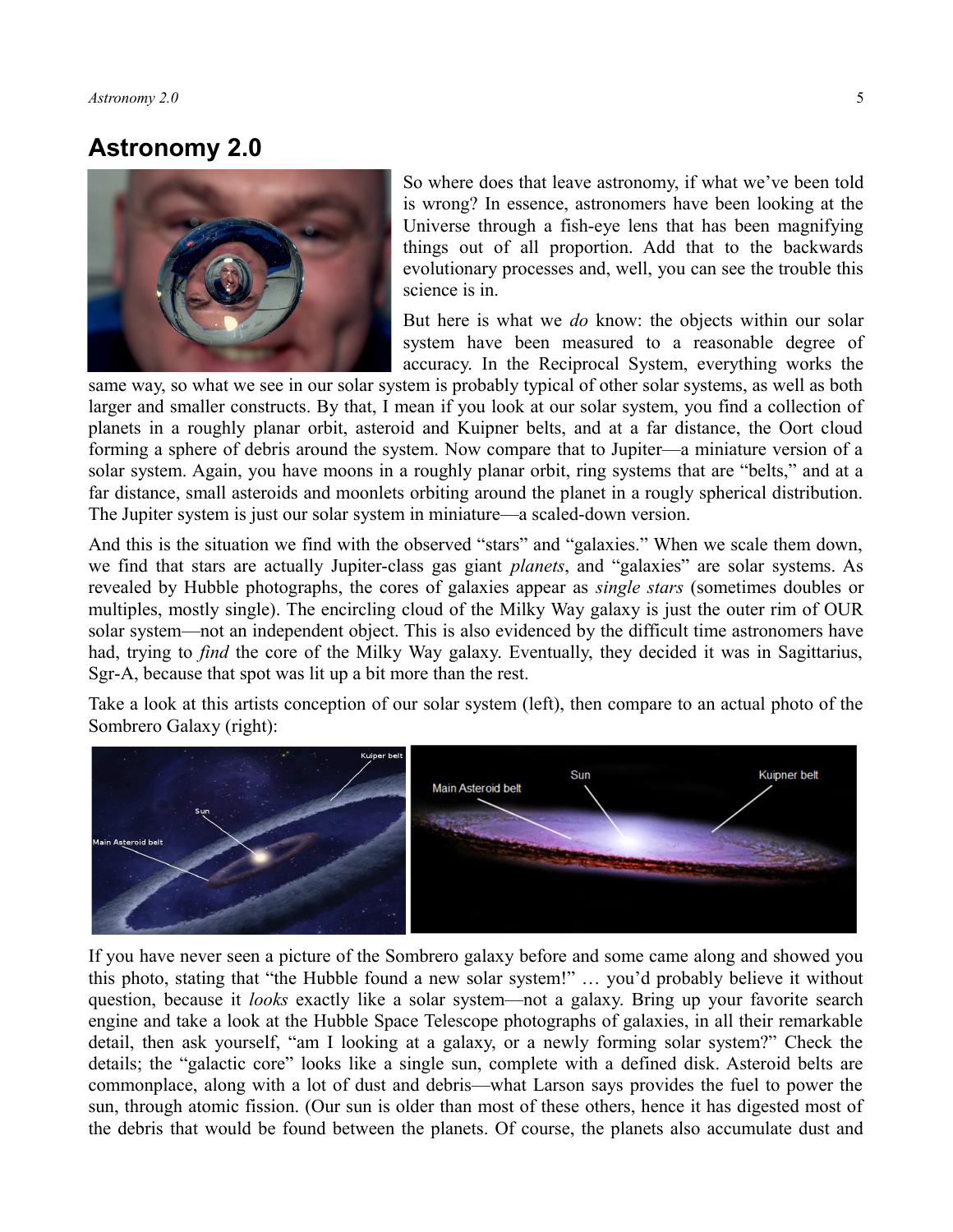debris. The Earth, alone, sucks in about 100,000 metric tons of cosmic dust every year—and that is low because most of that dust and debris has already been captured.

Observation has come a long way since the early, black and white photographs. As resolution improves, what was once thought to be light from millions of stars is now seen as luminous gas clouds; nebula become sharp and defined and the large blob that was once the galactic core has significantly reduced in size, to a small sphere. As resolution improves, the core will probably become smaller and more defined, until it looks exactly like the sun it may well be.



Andromeda (circa 1950) Andromeda (Hubble)

These natural consequences create a very different picture of the Universe in which we live. We are no longer isolated and alone, but in the midst of many thousands of solar systems that all have similar conditions to our own—life may not only exist "out there," but in all probability, will be very abundant.

This simpler view of astronomy solves a number of problems with both conventional theory and Intervention Theory:

- 1. There are *thousands*, if not *millions*, of "galactic" solar systems within range of our telescopes.[14](#page-5-0)
- 2. They are nearby and within range of Ark<sup>[15](#page-5-1)</sup> technology, as well as our own, electrogravitic spacecraft. (Refraction-corrected approximations put the Andromeda "solar system" a mere three light *months* away.)
- 3. "Supermassive black holes" are no longer needed to hold together billions of stars in a "galaxy," since it's actually just a small, solar system like our own.
- 4. Wormholes and warp drive become unnecessary; travel between stars takes about the same amount of time the ancient mariners took to sail between Europe and America.
- 5. No longer a need for "dark matter," to account for missing mass, because the scale was wrong and there is no mass missing.
- 6. No need for "dark energy" to push things apart; the progression of the natural reference system already accounts for that, in totality.
- 7. Many points of light we see in the sky are just *asteroids* being lit up by the sun, typically highly reflective gas giants formed from the supernova debris field that created the solar system.

<span id="page-5-0"></span><sup>14</sup> The Hubble Space Telescope has photographed over 3000 of these solar system "galaxies" in just a small section of space. Extrapolations run from millions to 500 billion "galaxies" in observational range.

<span id="page-5-1"></span><sup>15</sup> Arks are spacecraft constructed from supernova asteroids, where the ultra-high speed motion creates a hollow core, similar to a [Dyson sphere](http://www.google.com/url?sa=t&rct=j&q=&esrc=s&source=web&cd=1&ved=0CCkQFjAA&url=http://en.wikipedia.org/wiki/Dyson_sphere&ei=br5VU9UIxJLIBMzygugE&usg=AFQjCNFtATeVBS1gD_jzAaFChO9lgt6Frg&sig2=ZOodvM_JtIxsVI-pw10UGg&bvm=bv.65177938,d.aWw&cad=rja) on a smaller scale, that acts as a self-contained habitat for long space journeys. Our moon and the Martian Phobos and Deimos are all Arks. The Lunar Ark Nibiru was used to transport the Annunaki here.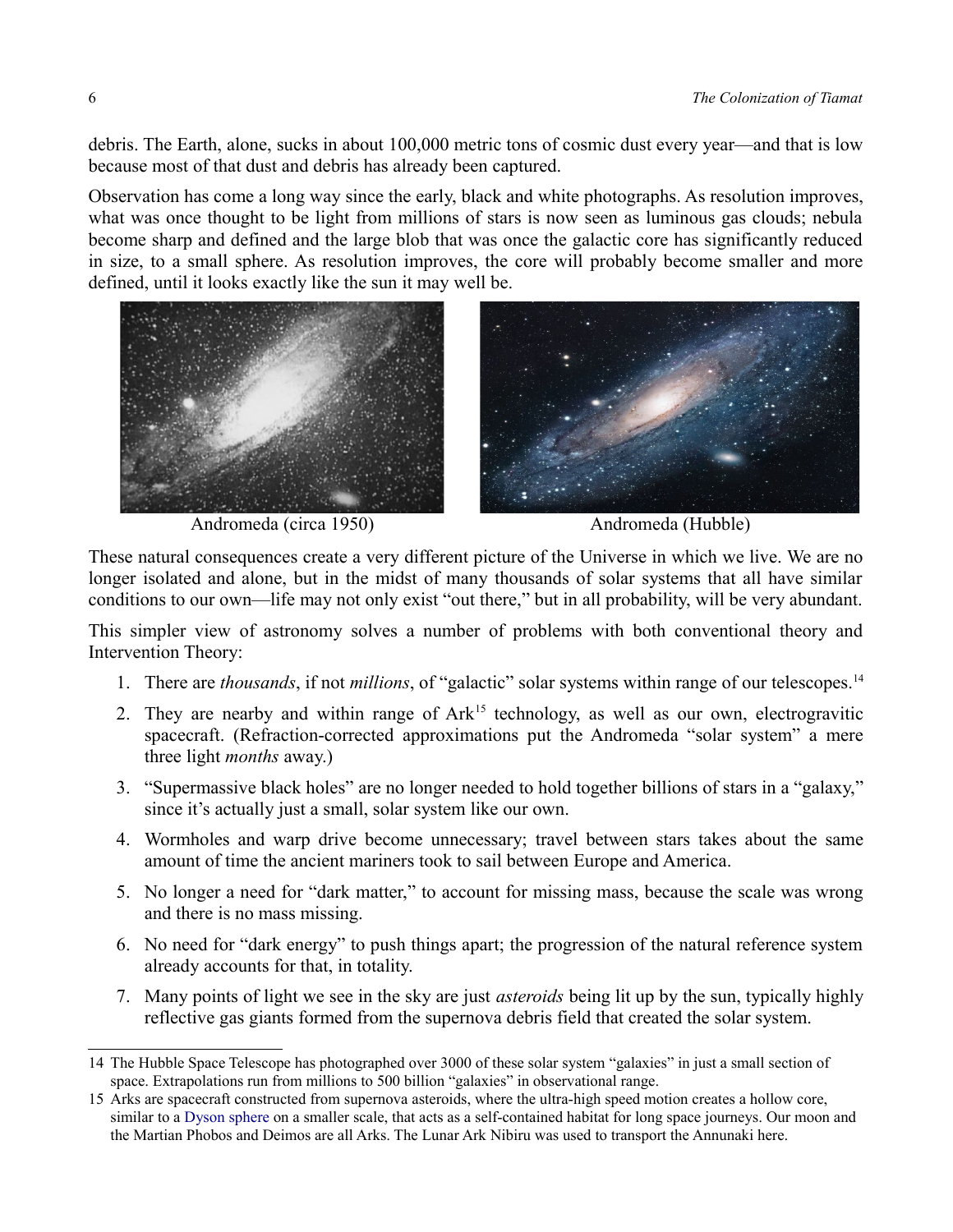8. What we now view as the *Milky Way galaxy* is just another solar system that is gravitationally bound to our own. Many "galaxies" are in the same situation; see NGC 4674 A&B, NGC 7318 A&B, all the "Antennae" and "Mice" galaxies. They are just solar systems within the gravitational limits of each other.



- 10. Real galaxies do exist, having been identified as *quasar galaxies* (galaxies made of quasars). When scaled down, the quasars become the stars of the galaxy.
- <span id="page-6-0"></span>11. The extreme orbital speeds of exoplanets become scaled down to moons orbiting Jupiter-like planets at the normal speeds observed in our own solar system.

As an example to item [#11,](#page-6-0) we can take a conventional star with known exoplanets, such as Kepler-101, a single sun with two planets, 101-b and 101-c. 101-b orbits this star in 3.49 days, and 101-c in just 6.03 days. The fastest planet we have in our solar system is Mercury, taking 88 days. That's a big difference. But what if we scale the star Kepler-101 down to a Jupiter-size planet? Jupiter has a bunch of moons and if it is a Jupiter-size planet, 101-b and 101-c should show *similar orbital properties* as some of Jupiter's moons.

Jupiter is roughly  $1/10<sup>th</sup>$  the size of the sun, so we can just adjust the orbital distance by a factor of 10:

101-b:  $0.045 \text{ AU} / 10 = 0.0045 \text{ AU}$ . 101-c:  $0.0648$  AU  $/ 10 = 0.00648$  AU.

So, we are looking for a couple of moons at these distances, with similar orbital periods (the period is not scaled as it is time, not spatial distance):

**101-b**: 0.0045 AU, 3.49 days. **101-c**: 0.00648 AU, 6.03 days.

Lo and behold…

**Europa**: 0.0045 AU, 3.55 days. Almost an *exact* match to Kepler 101-b. **Ganymede**: 0.00716 AU, 7.15 days. Just a little further out than Kepler 101-c.

To paraphrase Obi-Wan Kenobi, "that's no planet, it's a moon!"[16](#page-6-1) And a moon orbits a *larger planet*, not a star. What they found are *not* exoplanets around stars, far, far away, but *moons* around large *planets*, close, close nearby.

As hard as it may be to believe, it looks like the "experts" did it again and got everything wrong. I know how surprised you must be.

But with this new perspective of Astronomy 2.0, we actually live in a rather crowded section of space. Initial estimates place over 1200 solar systems within a "5 year mission" of electrogravitic ships (ships than can travel at near light speed). All these stories of UFOs and ETs may well be true, and with the potential of hundreds of different civilizations paying us a visit, it certainly explains the wide variety of different craft designs.

However, I still have my doubts about "channelers," because I could not help but notice that these



<span id="page-6-1"></span><sup>16</sup> Star Wars, "That's no moon, it's a space station!" upon approach to the Death Star. However, this quote does apply to many of the moons in our solar system, which are "dead Arks" from other civilizations.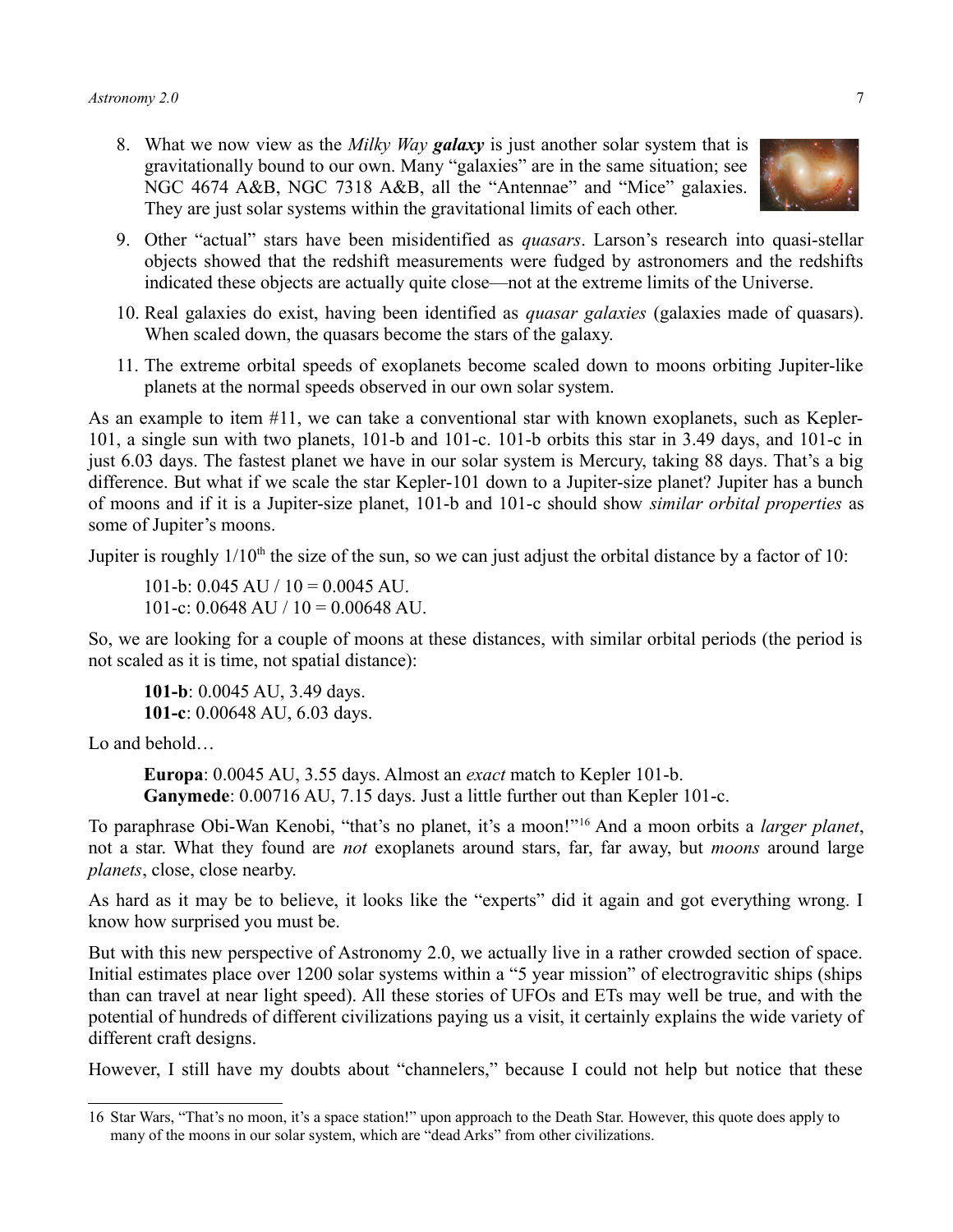hyper-intelligent, pan-dimensional beings never bothered to tell us that we've got our "scale" wrong and that galaxies were actually solar systems. Though it did appear that Ra, channeled through Carla Rueckert and questioned by Don Elkins in the 1980s, made the *attempt*, but we were so programmed into the galaxy-mode thinking that we never connected the dots…

*The Ra Material* 16.35:

**Ra**: I am Ra. I see the confusion. We have difficulty with your language. The "galaxy" term must be split. We call "galaxy" that vibrational complex that is local. Thus, *your sun is what we would call the center of a galaxy*. We see you have another meaning for this term.

**Elkins**: Would you define the word "galaxy" as you just used it?

**Ra**: I am Ra. We use that term in this sense as you would use *star systems*.

One also has to wonder why some of the more open-minded astronomers have not noticed that there is something wrong with the data concerning quasars, pulsars, galactic motion and long-period comets, since the values must appear a bit ridiculous. Larson noticed the quasar redshift problem some 50 years ago, from published redshift data. When checking up on his redshift sources, I found that the High Priests of Astronomy have *changed the data*, to fit their theories! All the early redshift data of assumedto-be remote objects had many of them receding at several times the speed of light (Larson documents recession velocities of up to six times the speed of light—impossible, in Einstein's universe.) This has now all been "adjusted" to hide that evidence.

So I looked around for other anomalies that may have been published by deep-sky researchers, particularly those involved with measuring galaxies and long-period comets (that may well cross between gravitationally-bound solar systems). Ran into a problem, however…

- Marc Aaronson, researcher into age and size of Universe, killed by revolving dome of telescope.
- Carol Ambruster, stellar researcher, murdered.
- David Burstein, expanding universe researcher, dead from Pick's disease.
- Richard Crowe, co-founder of Hilo's astronomy program, killed in car accident.
- Thomas Gold, researcher into beginnings of life on Earth, dead from heart failure.
- Robert Harrington, Planet X researcher, dead from cancer.
- John Huchra, published papers on a different birth of galaxies, dead from heart attack.
- Brian Marsden, comet and asteroid tracker, dead from cancer.
- Koh-Ichiro Morita, ALMA researcher, murdered.
- Steven Rawlings, assisting to construct the Square Kilometer Array, murdered.
- Allan Sandage, attempting to measure the rate of expansion of the Universe, dead from cancer.
- Eugene Shoemaker, cometary researcher, killed in car crash.
- Walter Steiger, site manager of the Submillimeter Observatory, killed in car crash.

Let's just say it is a somewhat extensive list and few people realize that looking through a telescope is a very high risk job! Speculation went around prior to 2012 that these people had stumbled upon Nibiru (Planet X) and were silenced, but since X was a no-show and the ancient, historical records indicate that the Annunaki arrived on *our moon*—that would indicate our own moon *is* the Ark Nibiru. I suspect what these late astronomers found was *bigger* than that—that astronomy, as we are force-fed it, is *totally wrong* and we are far from alone. But as long as we *feel* isolated and cut off from the Universe, we are a lot easier to control.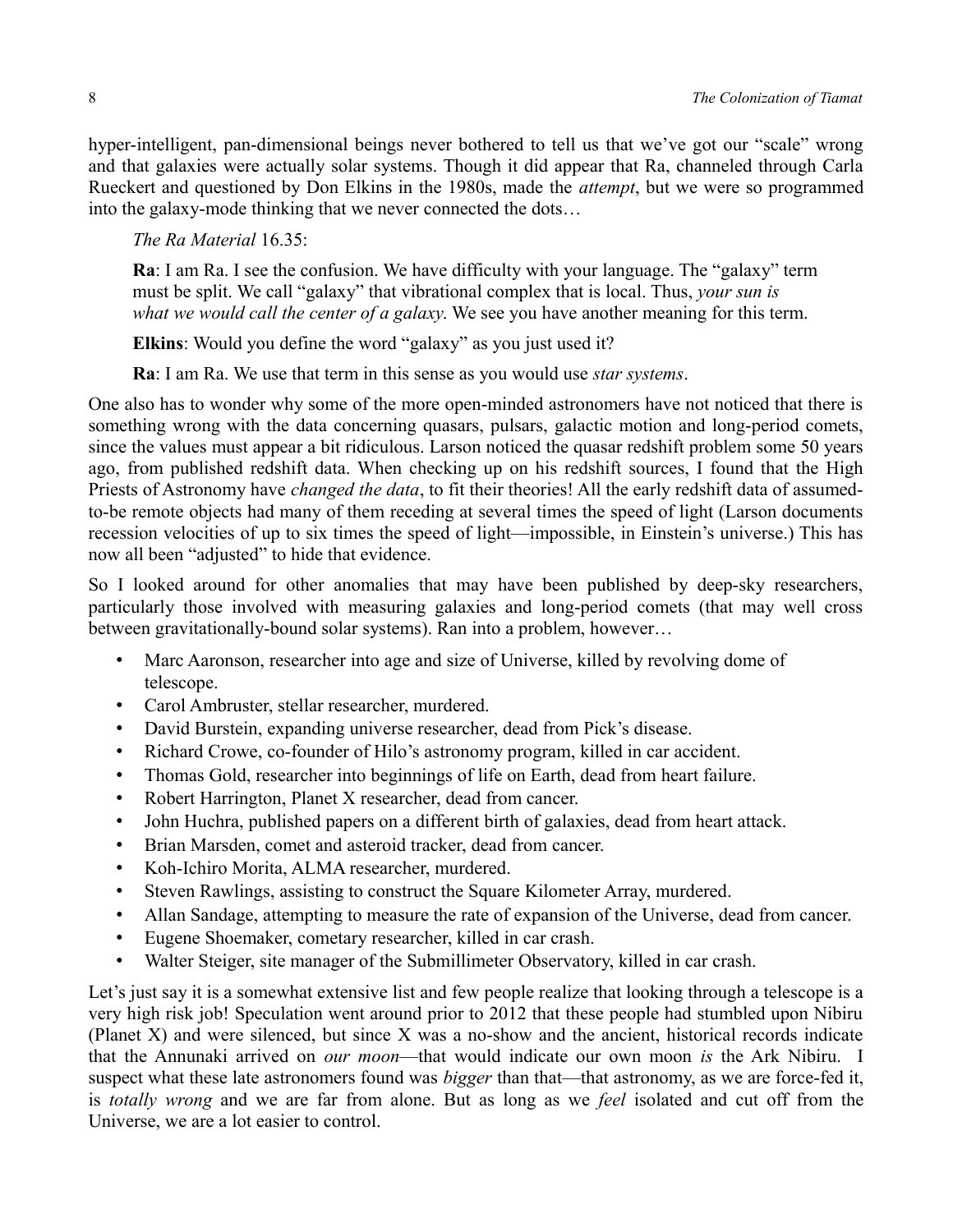### **4.6 Billion Years Ago… I think it was a Tuesday…**

As discussed in *Geochronology*, stars and planets are no where near as old as astronomers say they are. The calculations of Prof. KVK Nehru state, "… indicates that a star of, say, *one solar mass* would condense in  $0.138 \times 10^8$  years"<sup>[17](#page-8-0)</sup> (13.8 million years). Our sun is "one solar mass" and would therefore be only about 14 million years old—not 4.6 billion. Correcting for the backwards stellar evolution puts the sun near the start of its life, not the end, having an estimated life span of about 80 million years.

When we look at the geologic and anthropologic history of our world, the time scales are correspondingly exaggerated. This exaggeration prevents "arm chair" researchers from noticing the correspondences between things, effectively *hiding history in the past*. This was the case with the Cro-Magnon man. When the 50,000 BC time line of their fossil record was updated to about 6,000 BC, all of a sudden, Cro-Magnon man appeared at exactly the same time as the Biblical Adam and Eve whom were creations of the Annunaki—explaining *why* Cro-Magnon seems to have appeared out of nowhere.

Geologic history is broken down into supereons, eons, eras, periods, epochs and ages. The breaks between them are usually indicative of some kind of geological event, such as a solar change or planetary expansion event. The dates are wrong, but the groupings of who and what was there tends to be correct. There are four eons defined to section-out the 4.6 billion years of history (let's round up to 15 million, for some leeway in the correction). They are (times in millions of years ago):

| Eon                | Conventional | Event                                                                                                                                       | <b>Updated</b> |
|--------------------|--------------|---------------------------------------------------------------------------------------------------------------------------------------------|----------------|
| Hadean             | 4540         | Post-supernova, primordial state of planetary<br>formation. Sun is basically a ball of debris, so<br>system looks like a nebula.            | 15             |
| Archean            | 4000         | Volcanic, Class M red giant sun, little<br>atmosphere, no oxygen, basic prokaryota life.                                                    | 13             |
| Proterozoic        | 2500         | Crust formation and start of lakes; eukaryotes<br>generating oxygen, but highly radioactive<br>surface. Many expansion events; Class K sun. | 8              |
| <b>Phanerozoic</b> | 542          | Class G sun; habitable surface. Arrival of the<br>Cyclopeans.                                                                               | $\mathcal{D}$  |



The first three Eons are not very significant from the perspective of life. The supernova explosion created an enormous debris field that the newly forming planets (from the destruction of the binary companion) would be plowing through for some time.

Gravity eventually condenses the debris field back into a class M red giant then continues to compress it into the orange, Class K sun. Because of the significant quantity of debris, this process moves fairly

quickly and before long, the new, orange sun has condensed and cooled sufficiently, putting out about 75% of the energy that it does today, making the surface of the inner planets, namely Venus, Tiamat and Mars, suitable for life—and colonization.

But it is the Phanerozoic Eon where things get interesting.

<span id="page-8-0"></span><sup>17</sup> KVK, Nehru, "The Large Scale Structure of the Physical Universe," Section 9.2 "Globular Clusters," Equation 21.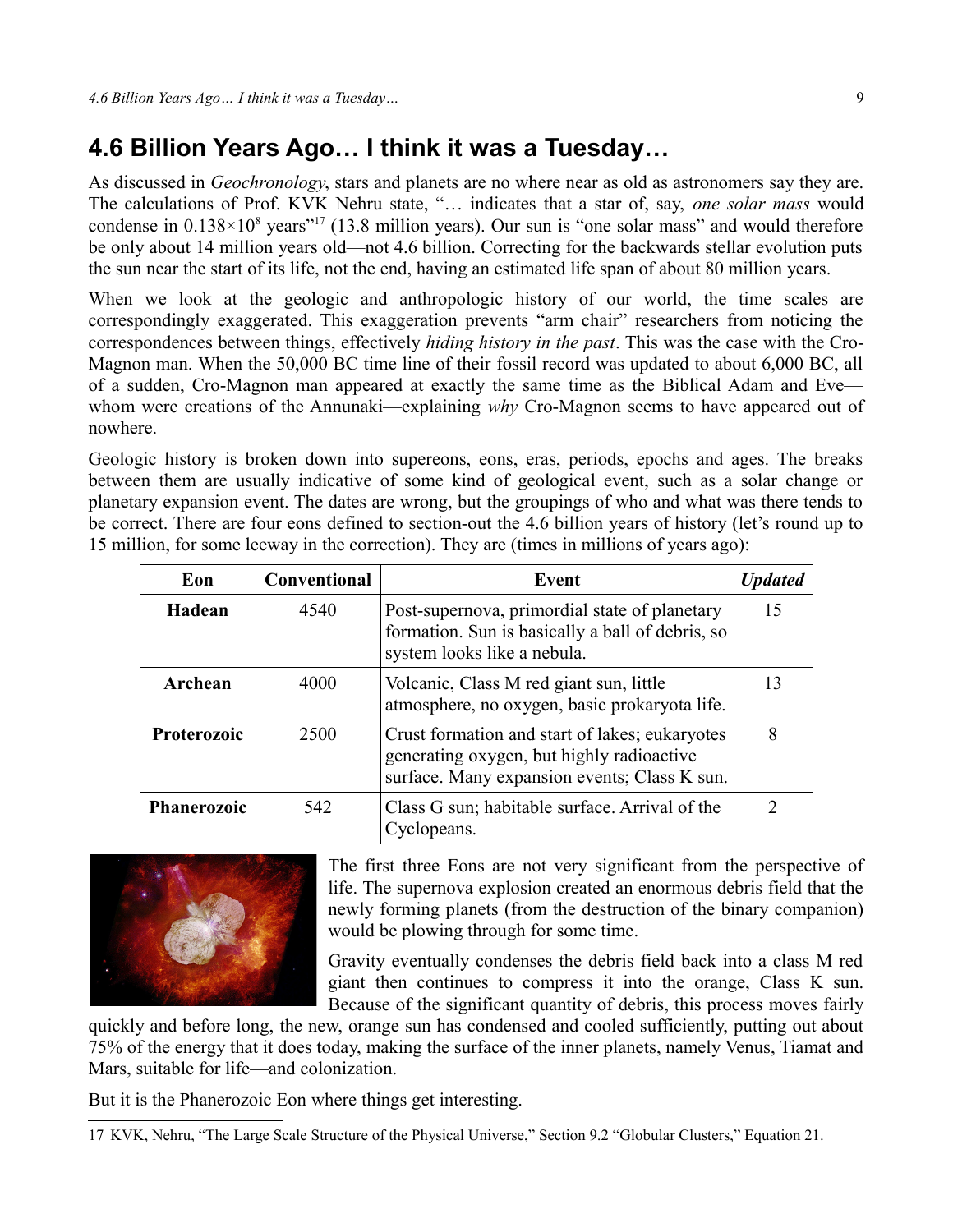# **Arrival of the Cyclopeans**

Based on our updated geochronology, virtually all historical data obtained from fossil records has occurred within the last two million years. The start of this Eon is referred to as the *Cambrian explosion of life*, because from out of nowhere the planet suddenly burst full of diverse life. Reminds me a bit of how Cro-Magnon man showed up out of nowhere, just after the Annunaki arrival. But it this case it was another race of giants, referred to by George Hunt Williamson as the *Cyclopeans*.

The Cyclopeans<sup>[18](#page-9-0)</sup> were a very advanced race of peaceful, interstellar explorers, having a reputation of being excellent builders and craftsmen. They had explored thousands of solar systems (galaxies) and, like the Ancients of the *Stargate* franchise, reached a point in their evolution that put them on the point of *ascension*—not to the next *density*, but to the next *octave* of existence.[19](#page-9-1)

Though the Cyclopeans were not plagued with the constant political trouble-making of the Annunakidescended nobility of humanity, they also found a need and desire to establish their version of a *monastery*, a place of sanctuary and refuge to focus on their research and personal evolution.<sup>[20](#page-9-2)</sup> And that is what brought them to our newly-forming solar system, some two million years ago.

A simple way to understand what went on during this period is to look at the early, European settlers in American history. They did not arrive in the new world with supercomputers, Internet and cell phones, but with bags of grain, chickens, cows and horses—most of which were *not native* to the new land. The Cyclopean colonists did the same thing, arriving in our solar system, selecting this " $3<sup>rd</sup>$  rock from the sun" as the site to build this sanctuary and started unloading their bags of grains—but from orbit, seeding the entire surface of the planet with life suitable for their needs. Finding fertile, volcanic soil and plenty of moisture about, life exploded across the planet, covering the land and the seas, creating "farmland" for the Cyclopean versions of chickens and cows, just like the New England farmers did after arriving from the Old World. And they named this new world, formed from the chaos of a supernova remnant, *Tiamat*, the "place of our love."<sup>[21](#page-9-3)</sup>

Every planet has its own, unique organisms and genetic paths, and Tiamat was no different. When settlers arrived in America there was already stuff growing there. After introducing the seeds and animals they brought with them, hybridization occurred, much like the combination of a horse and donkey producing a mule. And that happened on Tiamat with the Cyclopean stock—an explosion of diverse life, from the microscopic all the way up to many of the creatures we find in the fossil record.

With plenty of food, beasts and building material now available on the planet, the Cyclopeans started building their sanctuary. They were giants in stature (not quivering, purple tubes), standing some 5-7 meters (15-20 feet) in height, so their constructions were *megalithic* by our modern standards. Their

<span id="page-9-0"></span><sup>18</sup> From *cyclopes*, meaning one-eyed. Williamson states in his books that the Cyclopeans did have a single eye, but it is difficult to believe that such an advanced race would not have depth perception from the lack of stereoscopic vision. Of the surviving pictographs, the Cyclopeans are depicted as having one, large eye, which upon examination, could have easily been the visor of a protective helmet, much like our own pilots and astronauts use. The planetary environment was rather unstable in those days, so protective clothing is definitely a possibility.

<span id="page-9-1"></span><sup>19</sup> In esoteric philosophy, consciousness evolves through a series of "densities" (levels of complexity) through the ascension process. Eight of these densities form an octave, much like their musical counterpart. We are currently in the Eta Octave of existence (the  $7<sup>th</sup>$ ). The Cyclopeans were attempting to ascend to the first density of the Theta Octave.

<span id="page-9-2"></span><sup>20</sup> A similar, human effort is being made by the Antiquatis Institute's *Sanctuary Project* and *Kheb Monastery* (named after the Kheb reference in the *Stargate SG-1* episode, "Maternal Instinct"–the place where the Ancients left documentation on how to ascend for others that wished to follow the same path.)

<span id="page-9-3"></span><sup>21</sup> Names tend to be reused, over and over, as is the case with Tiamat and the later applications from the Sumerian and Greek mythology. A Ford "galaxy" has nothing to do with what's up in space, though they have the same label.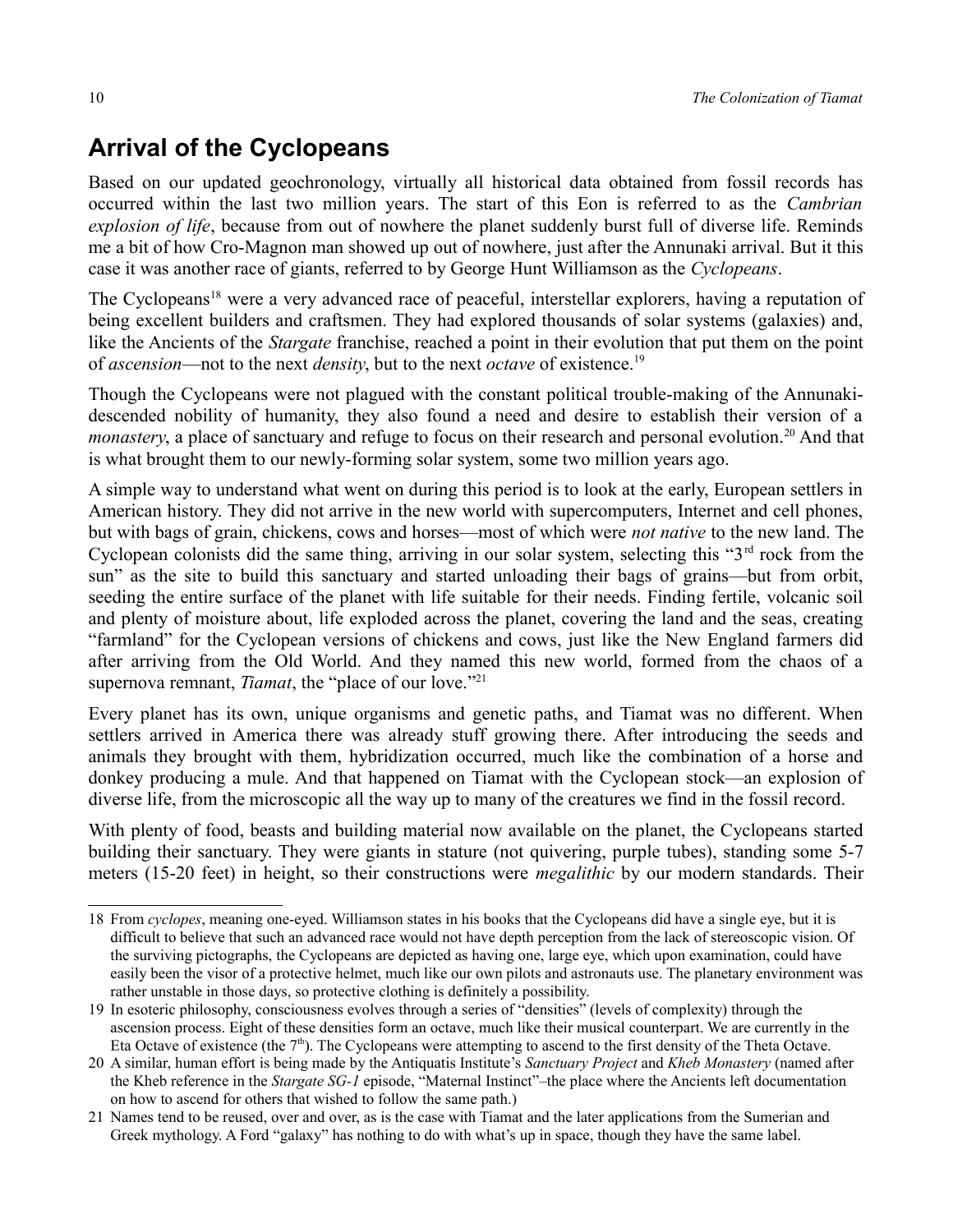technology, based on what we term *vibratory physics*, allowed them to manipulate inanimate structures easily, such as dissolving rock or fusing it into glass much in the way that John W. Keely demonstrated with his "vibratory sympathy" machines of the  $19<sup>th</sup>$  century. They constructed their facilities inside of mountains, opening passageways and fusing the sides into black, obsidian glass (a hallmark of their handiwork), connecting the facilities together with high-speed, underground transit systems. Upon completion of these world-wide facilities, they were able to settle in and begin their research on ascension to the Theta Octave.



In Cyclopean days, Tiamat was physically about a fourth the size that the Earth is now, as it had yet to undergo any major expansion events. Also, being in a gravitational lock with the new sun that was getting hotter by the year, the surface was split into three regions:

- *Múspellsheimr*, the hot, volcanically active region facing the sun.
- *Niflheimr*, the cold, dark side facing away from the sun.
- *Ginnungagap*, [22](#page-10-0) the habitable zone where fire met ice, having reasonable temperatures, lakes and rivers.

If you are familiar with Old Norse mythology, then you will realize that

there *was* a race of ancient jötnar (giants) that spawned from (colonized) Ginnungagap, the *hrímþursar* (*rime thurs*, the *Frost Giants*).[23](#page-10-1) Legends of this first race, some of whom were still around when the Titans arrived to plunder the resources of Tiamat, are found in just about every mythology on the planet with different names, usually translating as a reference to "wise old ones," such as the Elders, Elder Race or Antiquus.<sup>[24](#page-10-2)</sup>

These Cyclopean jötnar were a dedicated group that understood the ways of Nature and natural processes, which was the point of their study of the Theta Octave and the path that led to ascension to it. They worked in harmony with the planet and as a consequence of that "harmonic resonance," life flourished on Tiamat, soon producing intelligent life. (Unlike the Annunaki genetic engineering, it was just the Cyclopean *presence* that caused consciousness to evolve at an accelerated rate.)

As Larson mentions in *Beyond Space and Time*, "anywhere life can exist, life does exist." And intelligent life sprang up all around the globe, on the land, in the sea, under the ground and in the air, remembered today as the "mythological creatures" of yesteryear. They evolved concurrently with the Cyclopean researchers, picking up many of the same habits; predominately the desire to work together as peaceful explorers of their world, living in harmony with nature and yin-based technology to *improve* the performance of nature (for example, raising water tables to irrigate crops through forest management, rather than pumping water out of the ground and distributing it in ditches).

Over time, the natural processes of the inner core of the planet and the sun caused many expansion events, cracking the single, rocky mass into continents and expanding the rivers into lakes, the lakes into seas and the seas into oceans. Life continued to adapt to the new conditions, evolving and becoming more diverse. The field of consciousness generated by the Cyclopean researchers tended to

<span id="page-10-0"></span><sup>22</sup> *Ginnungagap*, Old Norse, meaning "magical and creative, power-filled space." Snorri Sturluson's *Gylfaginning* states, "Just as from Niflheim there arose coldness and all things grim, so what was facing close to Muspell was hot and bright, but Ginnungagap was as mild as a windless sky."

<span id="page-10-1"></span><sup>23</sup> The hrímþursar were later given a very bad reputation by the Æsir (the Vedic *Asura* or the Sumerian *Annunaki*), whom spread rumors about how they killed the entire race—which was their way to explain why the race *disappeared* ascended, not killed. Based in rivalry, the Æsir prefer a victory over a defeat.

<span id="page-10-2"></span><sup>24</sup> Ymir, the progenitor of the hrímþursar, is known in the Greek as *Uranus*. Uranus may be the origin of the word *Urantia* which has been also used as the name of the planet in early times.